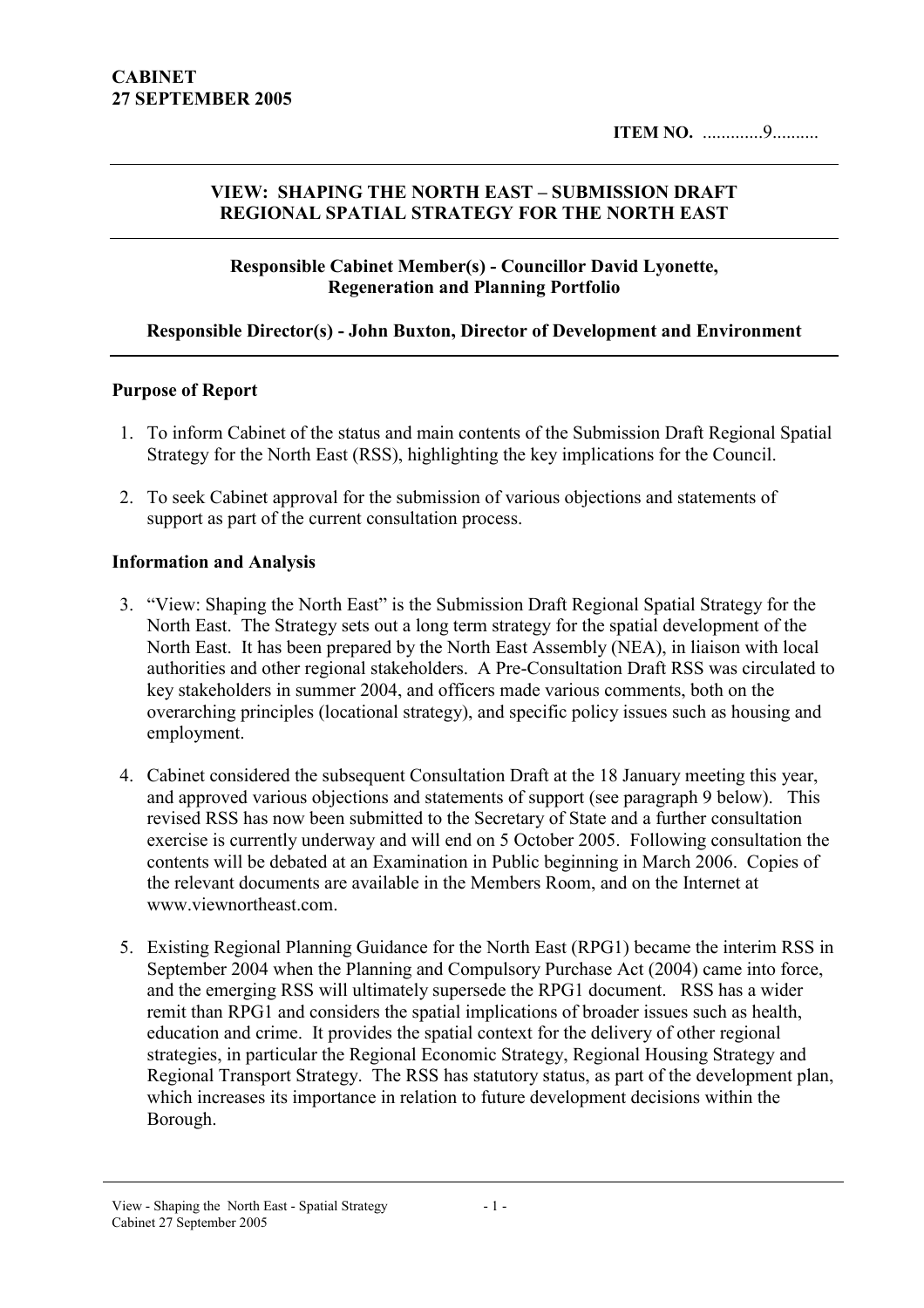- 6. The new draft RSS is strongly influenced by the 'Northern Way', the economic growth strategy for the three northern regions, prepared with the involvement of the Office of the Deputy Prime Minister, the three regional development agencies and others.
- 7. The overriding theme of RSS, in line with the Northern Way, is to reduce the economic and social disparities between the North East and other regions. To address this situation, a step change is envisaged in economic activity and a renaissance throughout the Region by:
	- (a) delivering economic prosperity and growth;
	- (b) creating sustainable communities;
	- (c) conserving, enhancing and capitalising upon the Region's natural and built environment, heritage and culture; and
	- (d) improving connectivity within the Region and beyond.

## Proposed Comments

8. At the previous consultation stage, Cabinet (18 January 2005) approved the following:

" the Council supports most of the draft RSS and specifically supports the Locational Strategy, the Transport priorities, the recognition of the role of Durham Tees Valley Airport, and the recognition of Darlington's role in economic, retail, leisure and related development.

A holding objection should be made to the housing requirement figure for Darlington, pending further work by NEA on housing distribution. Changes in the draft RSS should also be sought in relation to:

- (a) wording of a sentence on priorities within the Tees Valley which does not reflect the policies in the document;
- (b) giving major mixed-use sites equal priority to prestige employment sites;
- (c) the employment land figure for Darlington; the wording of policy on airport-related development;
- (d) the number of passengers per year to be accommodated at Durham Tees Valley Airport."
- 9. Since then, officers have been involved in numerous meetings/correspondence to iron out some of the major concerns raised by the initial draft and respond to suggested amendments, prior to the production of this Submission Draft to the Secretary of State. Key areas for discussion have been the Locational Strategy, including an expanded/revised section on the Tees Valley City Region and, the housing requirement figures.
- 10. This opportunity to comment on the Submission Draft RSS is welcomed and, in highlighting the main issues and implications for the Council, a series of recommendations are being made for Cabinet to consider.

# Locational Strategy (pages  $21 - 23$ )

11. The North East exhibits a polycentric settlement pattern based on two city regions – Tyne and Wear and Tees Valley, which are viewed in RSS as key to any effort to accelerate economic growth in the North. The Tees Valley City Region includes the conurbation of the contiguous built up areas of Stockton, Middlesbrough and Redcar, and the main towns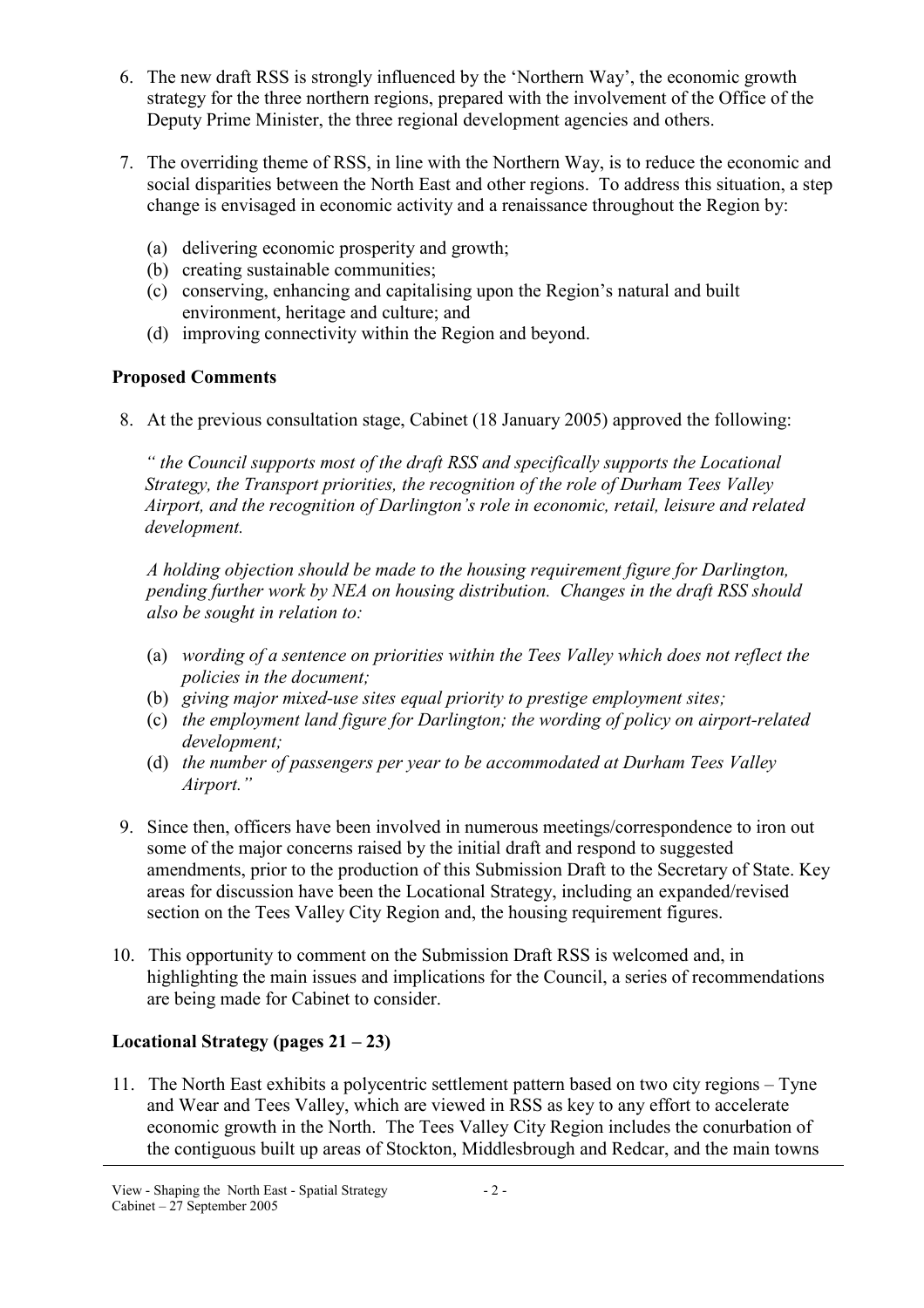of Darlington and Hartlepool. The locational strategy recognises the complex spatial relationships at work between and within settlements, thus:

" A polycentric settlement pattern is one with many centres or nodes, albeit with different characteristics and scales, rather than one key centre dominating everywhere, where their functions are interconnected." (para 2.18)

12. The Locational Strategy as set out in Policy 5 and the associated text appropriately recognises Darlington's potential:

"…the conurbations and main towns will continue to be the economic drivers within the city regions, as these will be where the majority of existing and new employment opportunities will be located." (para 2.21).

13. Similarly, at paragraph 1.38. we are told:

"…city regions are economically central to the future of a wide area, not just the city centres at their core. They have a mutually interdependent relationship with the hinterland around them."

14. Whilst some reference is still made to the Stockton and Middlesbrough core area as a priority for development, the overall thrust of the policies and supporting text acknowledge the strategic role that Darlington will have in the future development and prosperity of the Tees Valley.

## Tees Valley City Region (pages 41-50):

- 15. Prior to the release of this Submission Document, a draft had been agreed at Tees Valley officer level which included important additional sections and policy statements relating to Darlington. Thus, in paragraphs 2.81 and 2.112 the key role Darlington plays as a gateway to the Tees Valley and North East is recognised.
- 16. In addition, the policy associated with the 'Tees Valley City Region' (Policy 8) is worded, giving Darlington and Hartlepool equal standing with regeneration in Middlesbrough, Stockton and Redcar:

"...a) giving priority to the regeneration of both banks of the Tees between Stockton, Middlesbrough and Redcar; Hartlepool Quays and Central Park Darlington, and the links into their town centres for appropriate mixed use development;…"

- 17. Again the section related to the Tees Valley City Region is appropriate in that:
	- (a) It reflects the Northern Way documents;
	- (b) It reflects the agreed Tees Valley Vision;
	- (c) It recognises the detailed economic research which show that different parts of the Tees Valley can contribute different things to its regeneration;
	- (d) The 'town centre links' phrase is important, because regeneration sites can not exist in isolation: they need to integrate with their surroundings.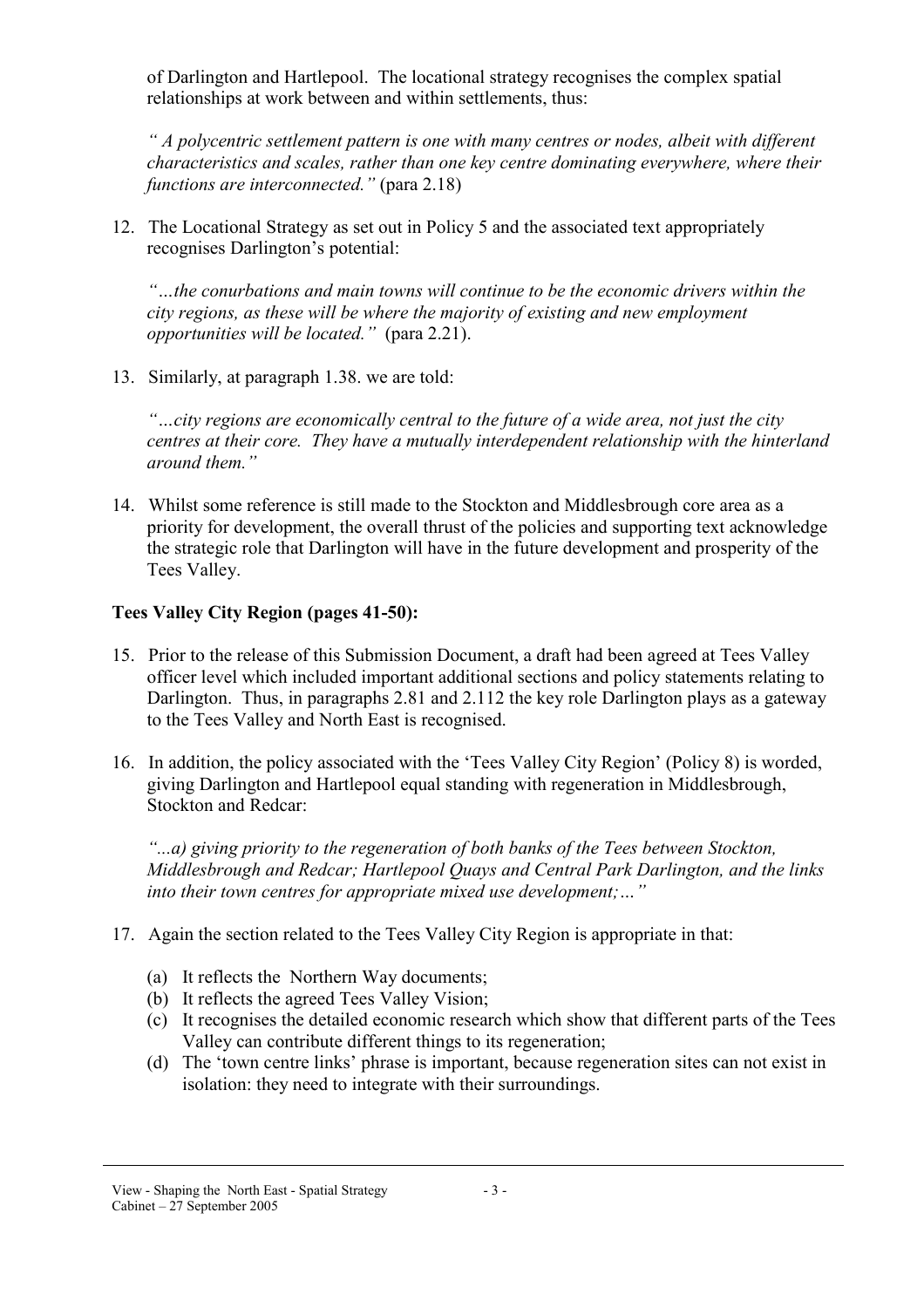## Delivering Economic Prosperity And Growth (pages 65 – 81)

- 18. The RSS highlights the increasing need to focus economic growth in the most sustainable locations, particularly the conurbations and main towns, where the greatest economic and social benefits can be achieved. Furthermore, it is recognized that local planning authorities should ensure that there is a continuous supply of land to provide a variety of choice of sites in terms of size, quality and location.
- 19. The Strategy highlights various major brownfield regeneration schemes progressing in the region, which comprise large mixed-use developments. Central Park is one of these flagship schemes which aim to deliver sustainable economic activity and provide development and investment opportunities acting as a catalyst for wider regeneration. Policy 13 (page 67), which seeks to support and promote these major mixed-use schemes is therefore supported.
- 20. Policy 18 (page 73) makes provision for 205 hectares of general employment land in Darlington. At the previous consultation stage, the Council objected that the figure for Darlington (45ha) was incorrect and should be 156ha. Subsequent recalculation has resulted in the Submission figure of 205ha. Officers are satisfied that this figure is acceptable.
- 21. Members should also note that key strategic greenfield sites at Faverdale and Heighington Lane West (Sedgefield/Darlington) have been identified as Reserve Sites (Policy 20), in order that the region can respond quickly to the potential needs of large-scale inward and mobile investors. Recent demand for major industrial development has highlighted Darlington's position/role as a location for strategic logistical operations. The Argos development is a prime example of the type of large scale development attracted to the Faverdale area by the available land and site accessibility, and underlines Darlington's unique position as a gateway to the Tees Valley and North East for developments that may otherwise not locate in the region. The provision of employment land at Faverdale should enable Darlington fully to realise its 'Gateway' potential, recognised elsewhere in RSS Locational Strategy and City Region approach.
- 22. *Airport* the sustainable growth and expansion of Durham-Tees Valley Airport, for airportrelated development, is supported in RSS. RSS currently applies a definition of 'airportrelated' which includes:
	- (a) aircraft apron;
	- (b) aircraft maintenance;
	- (c) airline sales, reservations and booking office;
	- (d) airline training centres;
	- (e) aviation and vehicle fuel storage facilities;
	- (f) avionics maintenance and supply;
	- (g) car hire operations and parking;
	- (h) petrol filling station;
	- (i) flight packaging, provisions and supply units;
	- (j) hotel, conference and ancillary activities;
	- (k) in-flight and terminal catering preparation and storage facilities;
	- (l) internal highways and infrastructure;
	- (m) offices for ancillary and supporting functions;
	- (n) service vehicle maintenance and valeting operations; and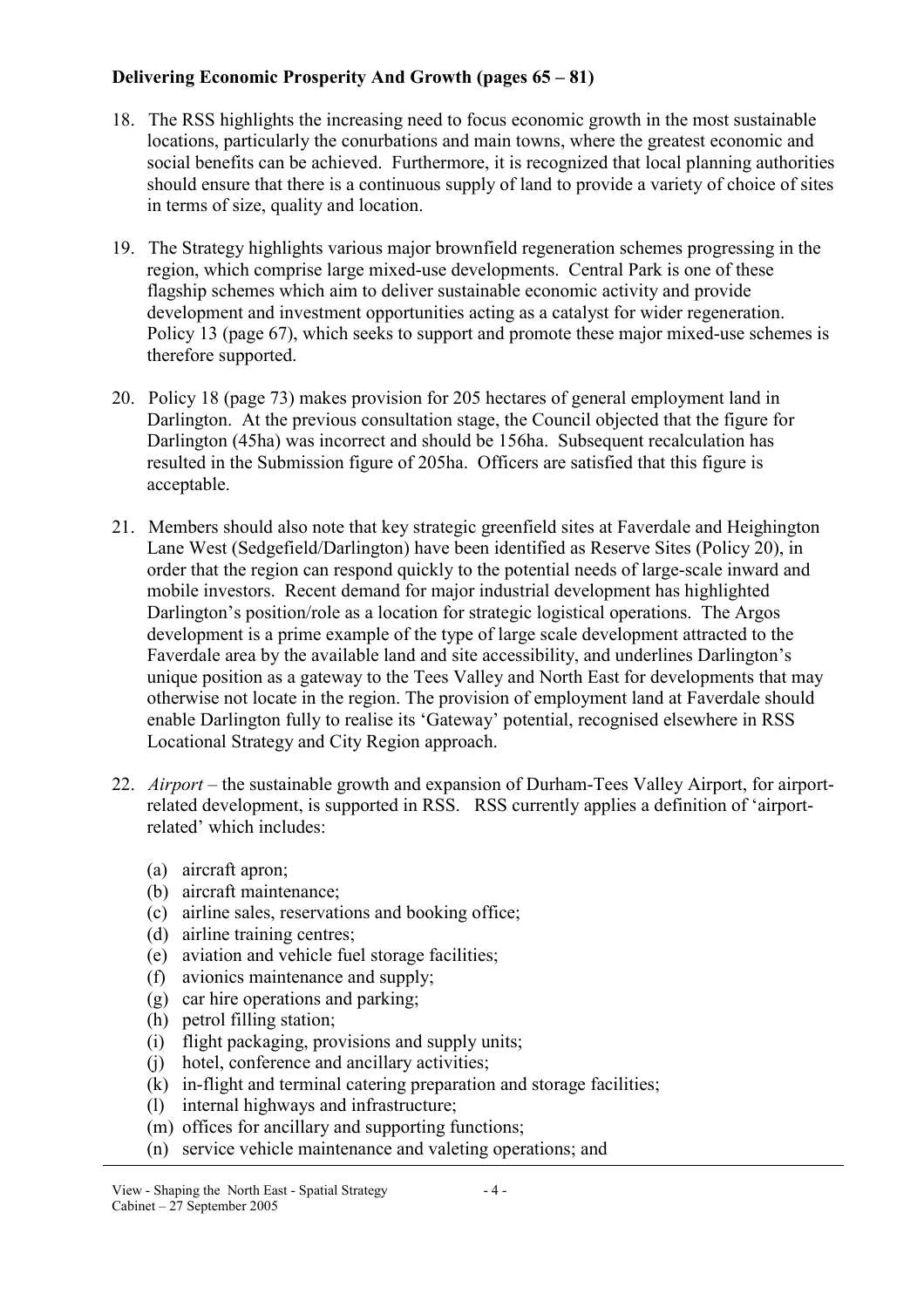- (o) warehousing and offices for air freight forwarders and agents.
- 23. As an important economic driver, the Airport plays an essential role in maintaining and attracting new development and investment and is a significant source of employment in its own right. Policy 21 of RSS supports the sustainable expansion of facilities at Durham Tees Valley Airport to accommodate an anticipated growth in passenger numbers to 3 million per year by 2016.
- 24. To support the growth of the Airport there is a need to improve surface access links by all modes, particularly public transport. At Durham Tees Valley priorities will be to:
	- (a) improve bus services to Darlington, Middlesbrough and Durham City;
	- (b) improve in the longer term, rail services and rail integration with the main terminal buildings; and
	- (c) improve access on the surrounding road network.
- 25. These improvements should be welcomed as essential to reinforcing the Airport as an international gateway.

# Delivering Sustainable Communities (pages 83 – 95)

- 26. Sustainable Communities should be socially inclusive with access to the necessary jobs, facilities, good quality housing and living environments, and opportunities to maximise people's health and quality of life. A key policy recommendation of RSS directs new development including retail, entertainment, leisure, culture, recreation, education, health, business, public services and other high trip generating uses, where possible, in centres within defined urban areas. More specifically, it states that new retail and leisure facilities should be located in regional and sub-regional centres including Darlington. This acknowledges the wide range of services Darlington provides, to a large hinterland that crosses the boundaries with Yorkshire and Durham. Policy 25 should therefore be supported.
- 27. There has been, and will continue to be debate throughout the region about the appropriate regional and sub-regional housing requirement figures. District level figures are included in RSS and will set the framework for this Council's Local Development Framework.
- 28. At the previous consultation stage the Council submitted a holding objection to the figures, subject to clarification of the assumptions/methodology used, and in the knowledge that further work was programmed. The Darlington figure at that stage was 5440 dwellings between 2004-2021 (average 320 per year).
- 29. Over recent months figures have been revised and the overall Tees Valley number has dropped from 30,000 dwellings to about 29,000 dwellings, reflecting a drop in the overall regional total. Darlington's total in this Submission Document has fallen from 5440 to 5270 (in line with reductions for other Tees Valley Boroughs). Notwithstanding the holding objection, officers have negotiated changes to the phasing of the Housing Requirement figures to reflect current commitments in the Borough over the next few years. Thus the requirement figures in Policy 30 (page 91) now 'frontload' the figures for 2004 – 2011 (475 dwellings per year – as opposed to 300 per year in the previous consultation draft of the document). Between 2011-16 the net additions per year drop to 245 and to150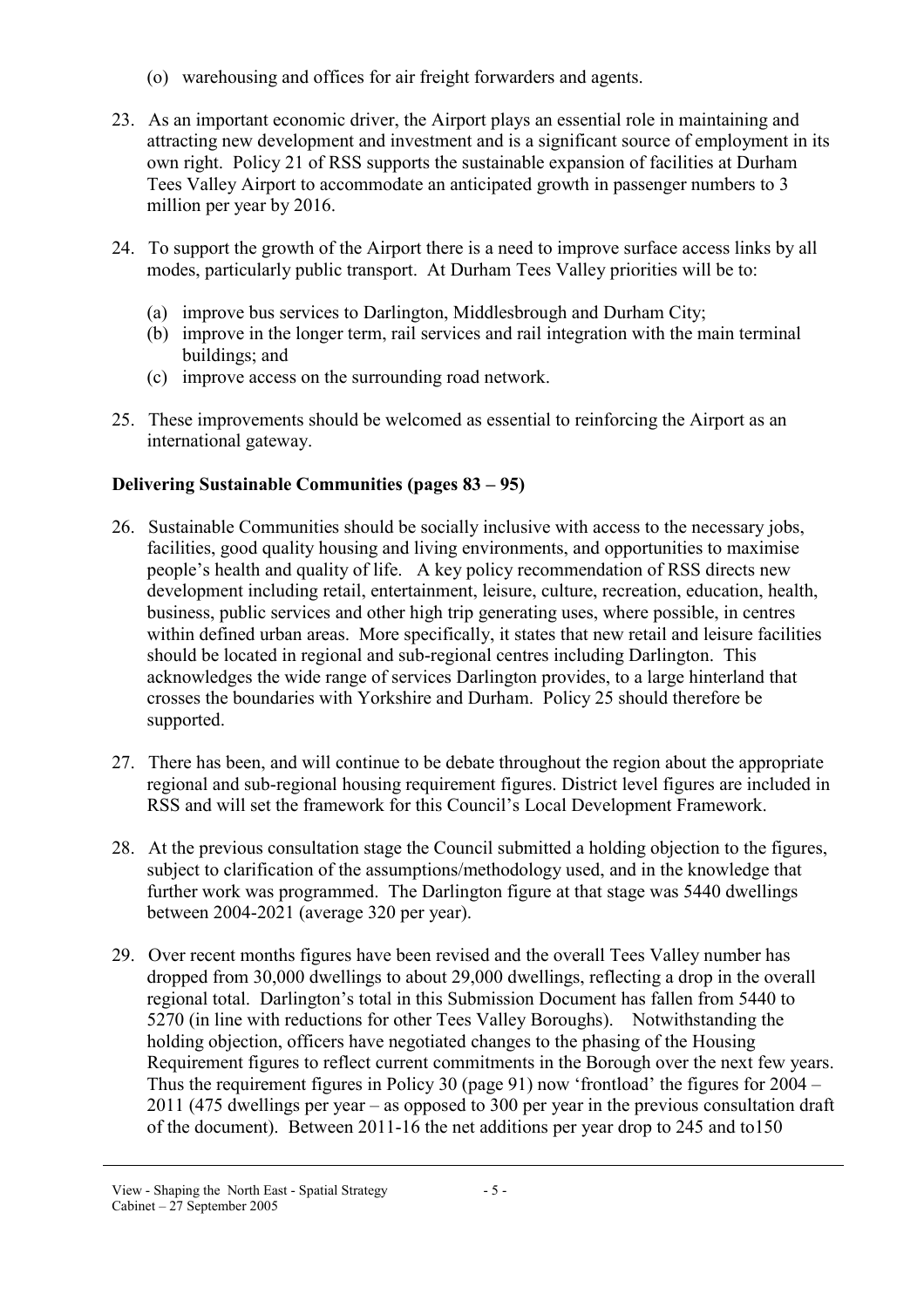between 2016-21. The overall average between 2004-21 is 310 dwellings per year.

- 30. The 475 figure can be justified based on:
	- (a) Recent completion rates which have averaged 430 over the last 5 years and 510 over the last two years.
	- (b) Housing permissions/commitments are close to 3000 (including Central Park)
	- (c) Despite the recent high completion rates the Borough's population remains stable. There is no evidence of population growth at the expense of other areas.
	- (d) The local housing market remains strong with a significant increase in prices.
	- (e) There are no significant low demand issues in the Borough, ie housing development does not appear to be undermining the lower end of the housing market.
	- (f) Affordability is becoming an issue for the first time.
	- (g) Draft RSS recognises that "…new housing is needed to support economic growth strategies, to be provided in sustainable locations, mainly on previously developed land, where it does not undermine existing housing markets and with good accessibility to where growth in jobs is planned." (para 2.117)
- 31. In the coming months, further work is being carried out on the housing figures by the JSU and amended figures may be generated in the lead up to the Examination in Public (EIP) next March.
- 32. Notwithstanding the figure itself, dwelling provision in Darlington should be in accordance with the preferred development option namely "reducing economic disparities with development focussed within both the conurbations and towns in the city regions." Through the 'Darlington Gateway' programme, Darlington has the potential to make a unique contribution to the region's economic growth. Any housing allocation should be seen as enabling economic growth, investment, and regeneration, and not act as a constraint to achieving these goals. The new strategy needs to reflect that the Darlington housing market remains strong and attractive to developers who recognise the opportunities available to build high quality, popular schemes in sustainable locations. Furthermore, the Council's Urban Capacity Study indicates that the majority of new housing can be achieved on brownfield land within the existing urban area, in accordance with national planning guidance.
- 33. While there is a broad level agreement about the appropriate housing strategy for the region, there remains a range of views about the precise scale and location of development. Given the level of disagreement and uncertainty, it likely that the dwelling provision figures for the period 2004 – 2021, set out in Policy 30, will be revised prior to the Examination in Public. On this basis it is considered inappropriate to accept the dwelling provision figure for Darlington of 5270 without further consideration and justification of the regional and sub-regional scenarios. More specifically, although the 2004 to 2011 requirement figure is expected to be sufficient, the post 2011 provision is considered unrealistic and therefore unacceptable.
- 34. In summary, to capitalise on the economic, social and environmental assets of the town and thereby contribute significantly to the objectives of the Northern Way and RSS, a realistic housing provision should recognise the recent development rates, aim to reverse the static/falling population, meet the requirement for affordable housing and replace demolished properties. In relation to housing requirements therefore, it is recommended that a holding objection be made to the dwelling provision figure in Policy 30, until further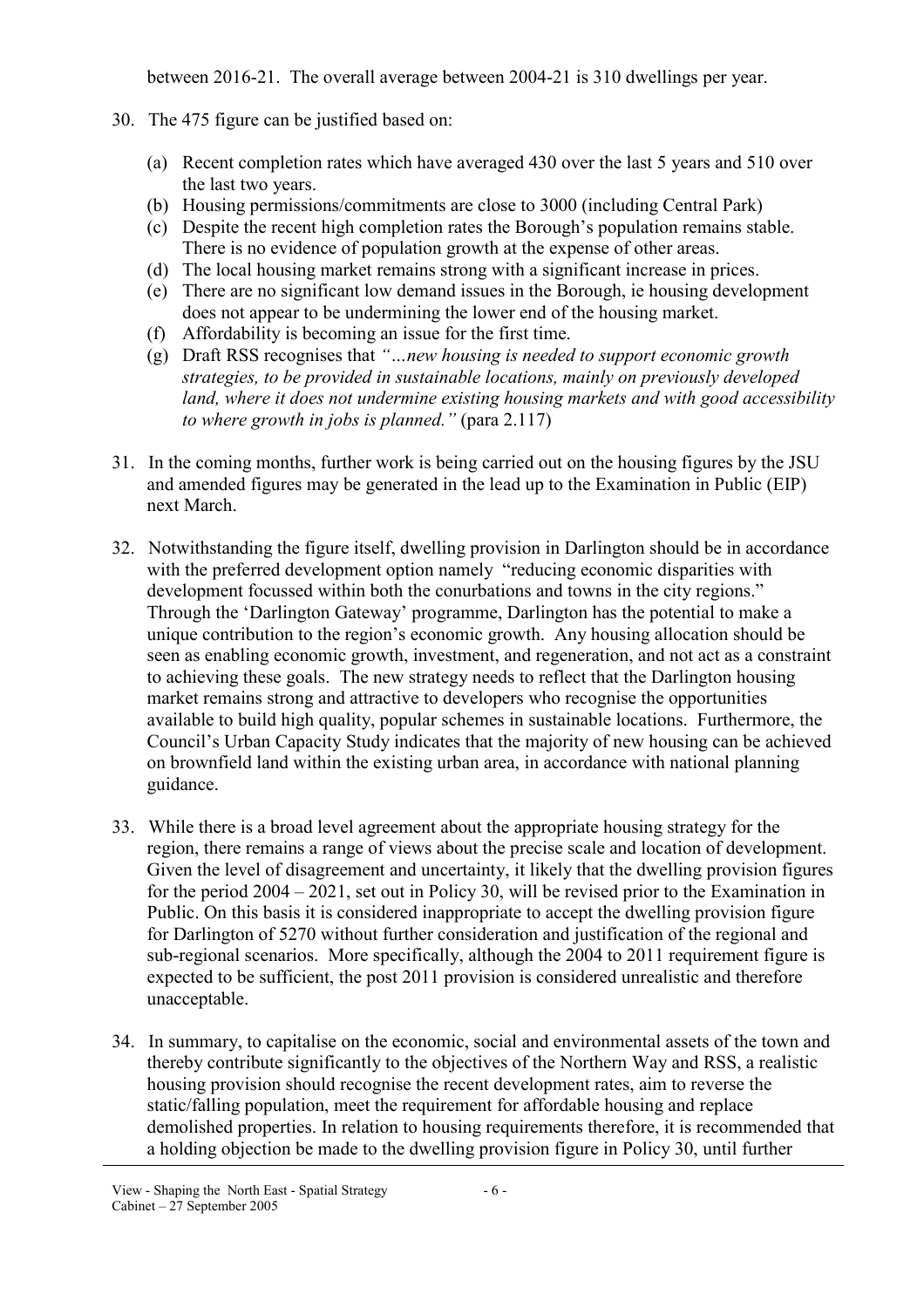consideration has been given to the Regional and sub-regional distribution. Also, given the importance of this aspect of RSS, and the relative uncertainty about the outcome, it is important that the Council is represented at the EIP to present the Council's position to the Panel. At the appropriate time, an invitation to the EIP will be requested from the Panel, on this and any other issue where necessary.

## Improving Connectivity and Accessibility within and beyond the Region

- 35. Improving connectivity within and beyond the region is a crucial theme of RSS. The focus of the transport strategy is to target investment to improve public transport and increase the role of demand management. However, to complement these measures various major highway improvements are proposed to support regional economic growth and competitiveness. Upgrading of the A66 bypass around Darlington is identified as a priority (Policy 50) to address potential future constraints on economic development in the Tees Valley.
- 36. Policy 52 supports the development of a 'Core and Feeder' public transport system focused on a network of key regional and sub-regional interchanges. Darlington is identified as one of the Strategic Public Transport Interchanges which should prioritise the development of high quality interchange facilities and service integration between all modes of transport. It is recommended that Members support the Transport Strategy which has significant implications for Darlington as described above.

## Other Issues:

37. Various diagrammatic maps are used throughout the document to represent the policies and other spatial information. On the Tees Valley City Region Darlington (and Hartlepool) are represented by the symbol for 'Conurbation and main Town' – a grey shaded area. On all the other maps, the conurbation is shown as this grey shading, but does not include Darlington (or Hartlepool). The maps should be consistent and therefore should be amended to match the symbols used for the Tees Valley City Region.

## Outcome of Consultation

38. NEA is seeking the Council's view on the draft RSS and it is for NEA to seek the views of other stakeholders and the public.

# Legal Implications

39. This report has been considered by the Borough Solicitor for legal implications in accordance with the Council's approved procedures. There are no issues which the Borough Solicitor considers need to be brought to the specific attention of Members, other than those highlighted in the report.

# Section 17 of the Crime and Disorder Act 1998

40. The contents of this report have been considered in the context of the requirements placed on the Council by Section 17 of the Crime and Disorder Act 1998, namely, the duty on the Council to exercise its functions with due regard to the likely effect of the exercise of those functions on, and the need to do all that it reasonably can to prevent, crime and disorder in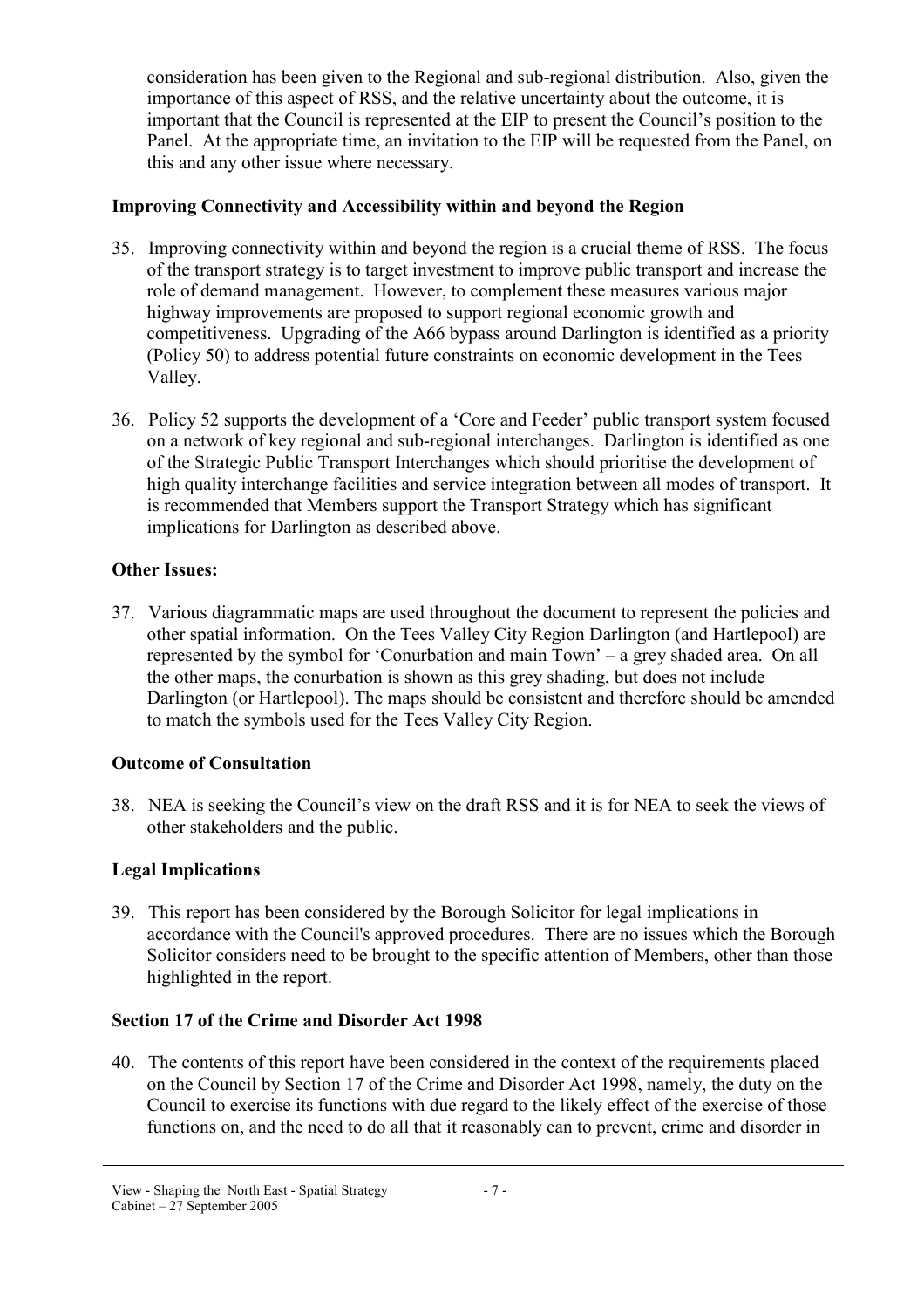its area. It is not considered that the contents of this report have any such effect.

# Council Policy Framework

- 41. The RSS is part of statutory Development Plan system. Local planning authorities prepare the other component of the Development Plan Document, the Local Development Framework (see Item elsewhere on this agenda), which should be in general conformity with the RSS. At this Submission Draft stage the policies and proposals will not carry much weight in the planning application decision-making process. However, as the document progresses towards adoption in 2006, they will become more influential.
- 42. This report does not represent a change to Council Policy or the Council's Policy Framework.

## Decision Deadline

43. A decision is required by 5 October 2005 in order to meet the consultation deadline set by the North East Assembly.

## **Conclusion**

- 44. In summary, it is recommended that the Council supports most of the draft RSS and specifically supports the Locational Strategy, the Transport priorities, the recognition of the role of Durham Tees Valley Airport, and the recognition of Darlington's role in economic, retail, leisure and related development.
- 45. Support is also given to the employment land provision policies which identify the flagship mixed use development at Central Park, 205 ha of land for general employment, and confirms the Reserve Site status of land at Faverdale.
- 46. A holding objection should be made to the housing requirement figure for Darlington, pending further work on housing distribution.
- 47. A change to submission draft RSS should be sought in relation to the Key Diagrams so that they are consistent with the Tees Valley City Region Map.

## Recommendation

48. It is recommended that the comments and objections set out in this report and summarised in the conclusion, be forwarded to the Examination in Public's Panel Secretary as the Council's formal response to the Submission Draft Regional Spatial Strategy Consultation process.

## Reasons

- 49. The recommendation is supported by the following reasons :-
	- (a) Consideration of, and decisions on, the matters covered is necessary at this stage to meet the Consultation deadline of 5 October 2005;